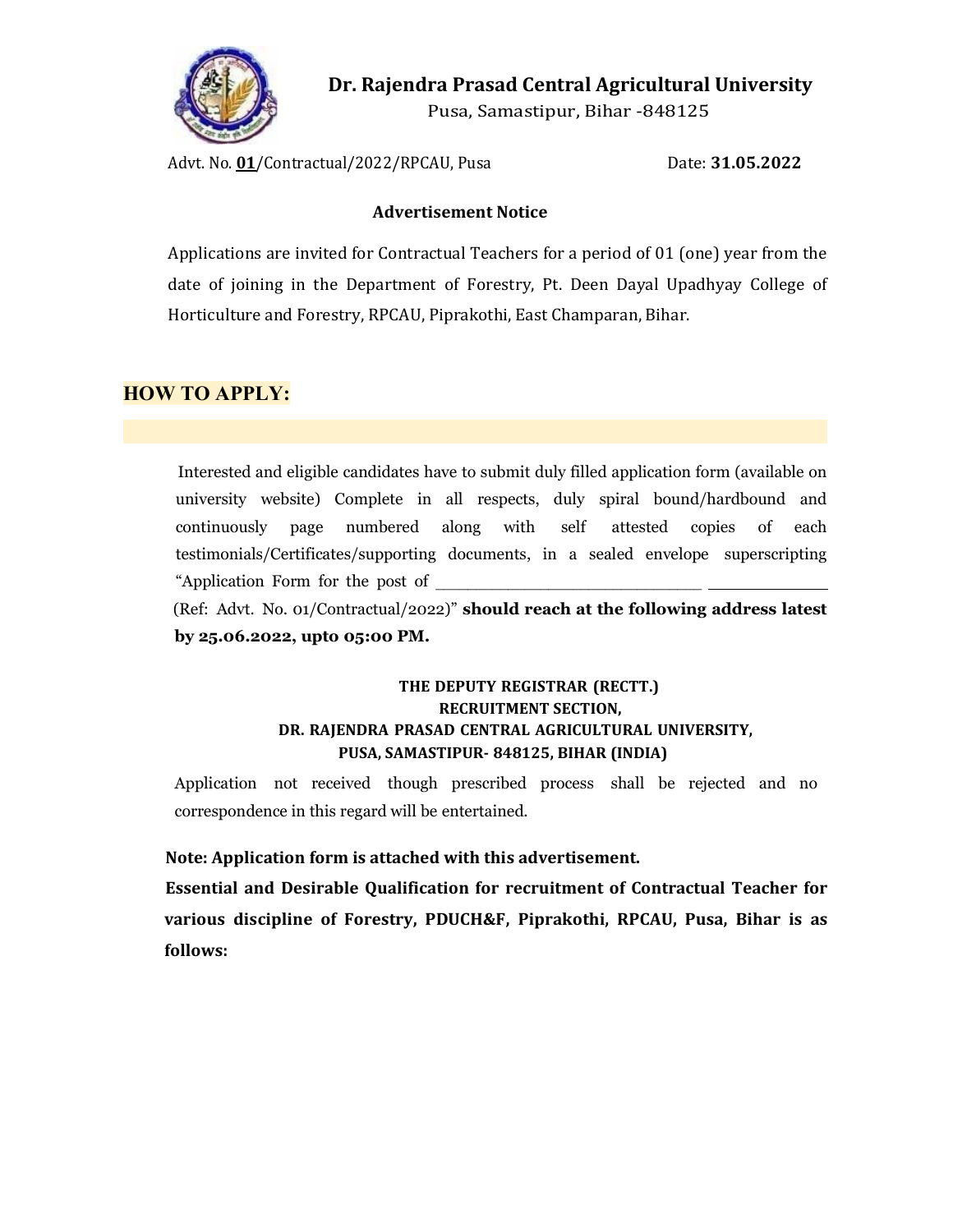| Sl.<br>No. | Subject with<br>Specialization                                      | No. &<br>category of | Consolidated<br>& Fixed     | <b>Essential Qualification</b>                                                                                                                                                                                                                                                                                                                                                                                                                                                                                                                                                            |
|------------|---------------------------------------------------------------------|----------------------|-----------------------------|-------------------------------------------------------------------------------------------------------------------------------------------------------------------------------------------------------------------------------------------------------------------------------------------------------------------------------------------------------------------------------------------------------------------------------------------------------------------------------------------------------------------------------------------------------------------------------------------|
|            |                                                                     | post                 | <b>Emoluments</b>           |                                                                                                                                                                                                                                                                                                                                                                                                                                                                                                                                                                                           |
| 1.         | Forestry<br><b>Forest Products</b><br>and Utilization<br>(FPU)      | <b>UR-01</b>         | Rs. 45,000/-<br>(Per Month) | Master's degree in Forestry with<br>specialization in Forest Products<br>and utilization with at least 55%<br>Marks or equivalent grade point.<br>Evidence of National Eligibility Test<br>(NET) in the relevant discipline<br>by ICAR-ASRB/UGC/<br>conducted<br>CSIR.<br><b>OR</b><br>Doctorate Degree in Forestry with<br>specialization Forest Products and<br>Utilization<br>with two<br>published<br>research papers in scientific journal<br>with NAAS rated refereed journal                                                                                                       |
| 2.         | Forestry<br>Forest<br>Management/<br>Natural Resource<br>Management | <b>UR-01</b>         | Rs. 45,000/-<br>(Per Month) | rating of more than 5.0.<br>Master's degree in Forestry with<br>specialization<br>Forest<br>in<br>Management/Natural<br>Resource<br>Management with at least 55%<br>Marks or equivalent grade point.<br>Evidence of National Eligibility Test<br>(NET) in the relevant discipline<br>conducted<br>ICAR-<br>by<br>ASRB/UGC/CSIR.<br><b>OR</b><br>Doctorate Degree in Forestry with<br>specialization<br>Forest<br>Management/Natural<br>Resource<br>Management with two published<br>research papers in scientific journal<br>with NAAS rated refereed journal<br>rating of more than 5.0. |
| 3.         | Forestry<br>Forest Biology &<br>Tree Improvement                    | <b>UR-01</b>         | Rs. 45,000/-<br>(Per Month) | Master's degree in Forestry with<br>specialization in Forest Biology and<br>Tree Improvement with at least<br>55% Marks or equivalent grade<br>Evidence<br>of<br>point.<br>National<br>Eligibility Test (NET) in the relevant<br>discipline conducted by ICAR-<br>ASRB/UGC/CSIR.<br><b>OR</b><br>Doctorate Degree in Forestry with<br>specialization Forest Biology and<br>Tree<br>Improvement<br>with<br>two<br>published<br>research<br>papers<br>in<br>scientific journal with NAAS rated<br>refereed journal rating of more than<br>5.0.                                              |
| 4.         | Wild Life<br>Management                                             | <b>UR-01</b>         | Rs. 45,000/-<br>(Per Month) | Master's degree in Forestry with<br>specialization<br>Wild<br>Life<br>in<br>Management/M.Sc. in Wild<br>Life<br>Management with at least 55%<br>Marks or equivalent grade point.<br>Evidence of National Eligibility Test                                                                                                                                                                                                                                                                                                                                                                 |

# Details of the positions for Contractual Teachers are as below: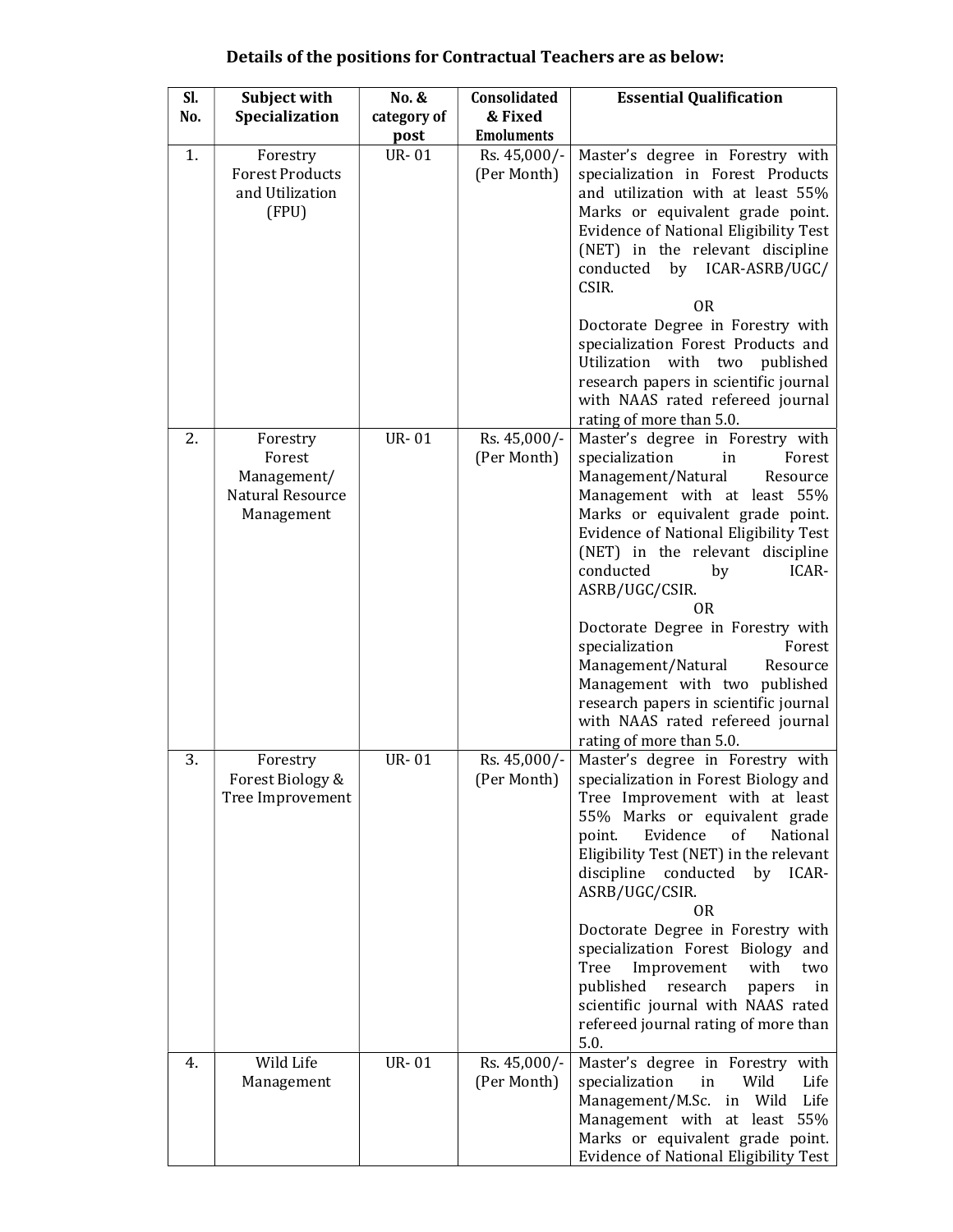|  |  |                          |  |                     | (NET) in the relevant discipline      |
|--|--|--------------------------|--|---------------------|---------------------------------------|
|  |  | conducted                |  | bv                  | ICAR-                                 |
|  |  | ASRB/UGC/CSIR.           |  |                     |                                       |
|  |  |                          |  | OR                  |                                       |
|  |  |                          |  |                     | Doctorate Degree in Forestry with     |
|  |  |                          |  | specialization Wild | Life                                  |
|  |  |                          |  |                     | Management with two published         |
|  |  |                          |  |                     | research papers in scientific journal |
|  |  |                          |  |                     | with NAAS rated refereed journal      |
|  |  | rating of more than 5.0. |  |                     |                                       |

#### Other Terms & Conditions:

- 1. Appointment will be for a period of one year from the date of Joining. The contract will automatically come to end on the expiry of one year from the date of joining, unless specially extended. However, the contract may be extended depending upon the performance of the individual concerned.
- 2. The engagement will be purely on contract basis and will have no right whatsoever for absorption/regularization in the University.
- 3. Contract tenure will commence from the date of joining.
- 4. Teachers so engaged on contract basis will not have any right to claim regular appointment in Dr. Rajendra Prasad Central Agricultural University, Pusa, Samastipur.
- 5. Any incomplete application and/or without all documents and applications after the last date will not be considered.

### Dy. Registrar (Rectt.) RPCAU, Pusa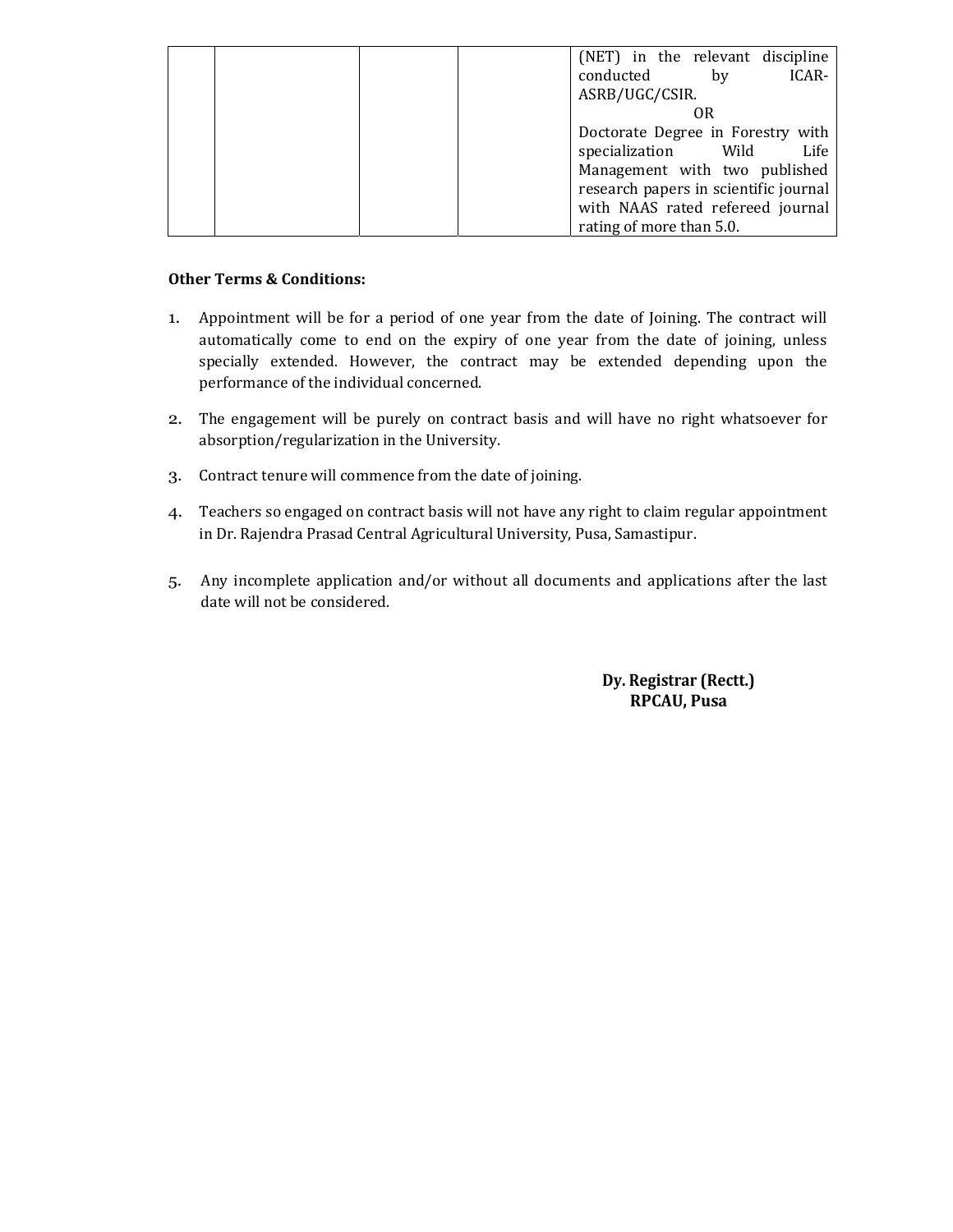

Pusa, Samastipur, Bihar -848125

# Application Form for the post of Contractual Teacher

| Discipline for which applying (Please tick $(\sqrt{})$ the option):<br>Post applying for:-<br>1. Forestry Forest Products and Utilization (FPU)<br><b>Forestry Forest Management/Natural Resource Management</b><br>2.<br><b>Forestry Forest Biology &amp; Tree Improvement</b><br>3.<br><b>Wild Life Management</b><br>4. |                                                                                                                                                                                                   |                                                                       |                |  |  |                                                                |                | Paste your recent<br>passport size<br>photograph here and<br>sign across the photo<br>so that part of<br>signature should be on<br>form |  |  |
|----------------------------------------------------------------------------------------------------------------------------------------------------------------------------------------------------------------------------------------------------------------------------------------------------------------------------|---------------------------------------------------------------------------------------------------------------------------------------------------------------------------------------------------|-----------------------------------------------------------------------|----------------|--|--|----------------------------------------------------------------|----------------|-----------------------------------------------------------------------------------------------------------------------------------------|--|--|
| $\mathbf{1}$                                                                                                                                                                                                                                                                                                               | Name<br>(In Capital Letters)                                                                                                                                                                      | <b>First Name</b>                                                     |                |  |  | <b>Middle Name</b>                                             | <b>Surname</b> |                                                                                                                                         |  |  |
| $\boldsymbol{2}$                                                                                                                                                                                                                                                                                                           | Date of birth                                                                                                                                                                                     | <b>Day</b>                                                            | Month<br>Year  |  |  | Age as on last date of<br>advertisement                        | <b>Years</b>   | <b>Months</b>                                                                                                                           |  |  |
| 3                                                                                                                                                                                                                                                                                                                          | Place of birth                                                                                                                                                                                    |                                                                       | City/Village   |  |  | <b>State</b>                                                   |                | Country                                                                                                                                 |  |  |
| $\boldsymbol{4}$                                                                                                                                                                                                                                                                                                           | <b>Mother's Name</b>                                                                                                                                                                              |                                                                       |                |  |  |                                                                |                |                                                                                                                                         |  |  |
| 5                                                                                                                                                                                                                                                                                                                          | <b>Father's Name</b>                                                                                                                                                                              |                                                                       |                |  |  |                                                                |                |                                                                                                                                         |  |  |
| 6                                                                                                                                                                                                                                                                                                                          | <b>Address</b>                                                                                                                                                                                    |                                                                       | Correspondence |  |  |                                                                | Permanent      |                                                                                                                                         |  |  |
|                                                                                                                                                                                                                                                                                                                            |                                                                                                                                                                                                   | City:<br>District:<br>State:<br><b>Pin Code:</b><br>Mobile:<br>Email: |                |  |  | City:<br>District:<br>State:<br>Pin Code:<br>Mobile:<br>Email: |                |                                                                                                                                         |  |  |
| $\overline{7}$                                                                                                                                                                                                                                                                                                             | <b>Nationality</b>                                                                                                                                                                                |                                                                       |                |  |  |                                                                |                |                                                                                                                                         |  |  |
| ${\bf 8}$                                                                                                                                                                                                                                                                                                                  | <b>Sex</b>                                                                                                                                                                                        | Male/Female/Transgender: Male / Female / Transgender:                 |                |  |  |                                                                |                |                                                                                                                                         |  |  |
| 9                                                                                                                                                                                                                                                                                                                          | <b>Community/Category</b><br>UR/OBC/SC/ST/EWS:<br>(Please strike out whichever<br>Sl. No. of proof enclosed (if belongs to Reserved Category): ___________________<br>options are not applicable) |                                                                       |                |  |  |                                                                |                |                                                                                                                                         |  |  |
| 10                                                                                                                                                                                                                                                                                                                         | <b>Marital status</b>                                                                                                                                                                             |                                                                       |                |  |  |                                                                |                |                                                                                                                                         |  |  |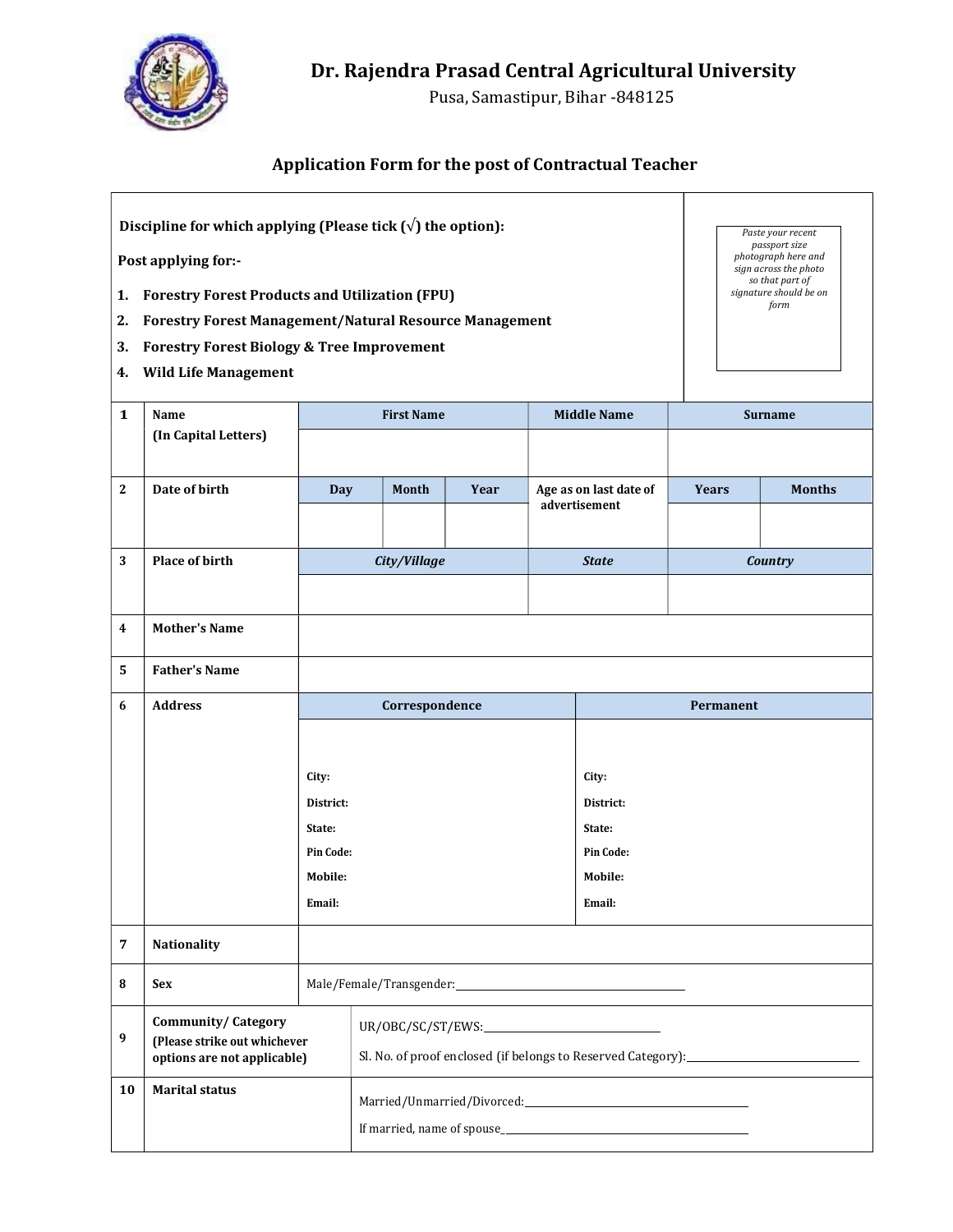|                                         |                   | 11. Educational Qualifications (Attach additional pages, if required)            |                        |                             |                                              |                                                                       |                  |                                     |
|-----------------------------------------|-------------------|----------------------------------------------------------------------------------|------------------------|-----------------------------|----------------------------------------------|-----------------------------------------------------------------------|------------------|-------------------------------------|
|                                         | Name of<br>course | Name of the<br>Board/<br>University                                              | Year<br>passed         | <b>Division</b>             | <b>CGPA</b><br>(if grading is<br>applicable) | % of Marks<br>$(pl)$ .<br>indicates<br>equivalent<br>to CGPA<br>also) | Subjects studied | Sl. No. of<br>proof of<br>enclosure |
|                                         | (a)               | $\left( b\right)$                                                                | $\left( c\right)$      | $\left( d\right)$           | $\left( e\right)$                            | $\emph{f}$                                                            | $\left(g\right)$ | (h)                                 |
| 10th Class /<br>equivalent              |                   |                                                                                  |                        |                             |                                              |                                                                       |                  |                                     |
| 10+2/Higher<br>Secondary/<br>equivalent |                   |                                                                                  |                        |                             |                                              |                                                                       |                  |                                     |
| <b>Bachelor's</b><br>degree             |                   |                                                                                  |                        |                             |                                              |                                                                       |                  |                                     |
| Master's degree                         |                   |                                                                                  |                        |                             |                                              |                                                                       |                  |                                     |
| Ph.D.                                   |                   |                                                                                  |                        |                             |                                              |                                                                       |                  |                                     |
|                                         |                   |                                                                                  | Name of Course/Subject |                             |                                              | Roll No.                                                              | Year             | Sl. No. of<br>Proof of<br>enclosure |
| Any other exams<br>passed               |                   |                                                                                  |                        |                             |                                              |                                                                       |                  |                                     |
|                                         |                   |                                                                                  |                        |                             |                                              |                                                                       |                  |                                     |
|                                         |                   |                                                                                  |                        |                             |                                              |                                                                       |                  |                                     |
|                                         |                   | 12. Chronological list of Experience (starting from current position/employment) |                        |                             |                                              |                                                                       |                  |                                     |
|                                         |                   |                                                                                  |                        | <b>Period of Experience</b> |                                              |                                                                       |                  |                                     |

|             |                               |      | <b>Period of Experience</b> |                                                                  |                           |                                     |  |
|-------------|-------------------------------|------|-----------------------------|------------------------------------------------------------------|---------------------------|-------------------------------------|--|
| Designation | Name & address of<br>employer | From | <b>To</b>                   | No. of Years/<br>Months (As on<br>last date of<br>advertisement) | Nature of work/<br>duties | Sl. No. of<br>proof of<br>enclosure |  |
| (a)         | $\left( b\right)$             | (c)  | (d)                         | (e)                                                              | $\emph{f}$                | (g)                                 |  |
|             |                               |      |                             |                                                                  |                           |                                     |  |
|             |                               |      |                             |                                                                  |                           |                                     |  |
|             |                               |      |                             |                                                                  |                           |                                     |  |
|             |                               |      |                             |                                                                  |                           |                                     |  |
|             |                               |      |                             |                                                                  |                           |                                     |  |

\* (Add separate sheet if required, to be annexed at relevant S.No.)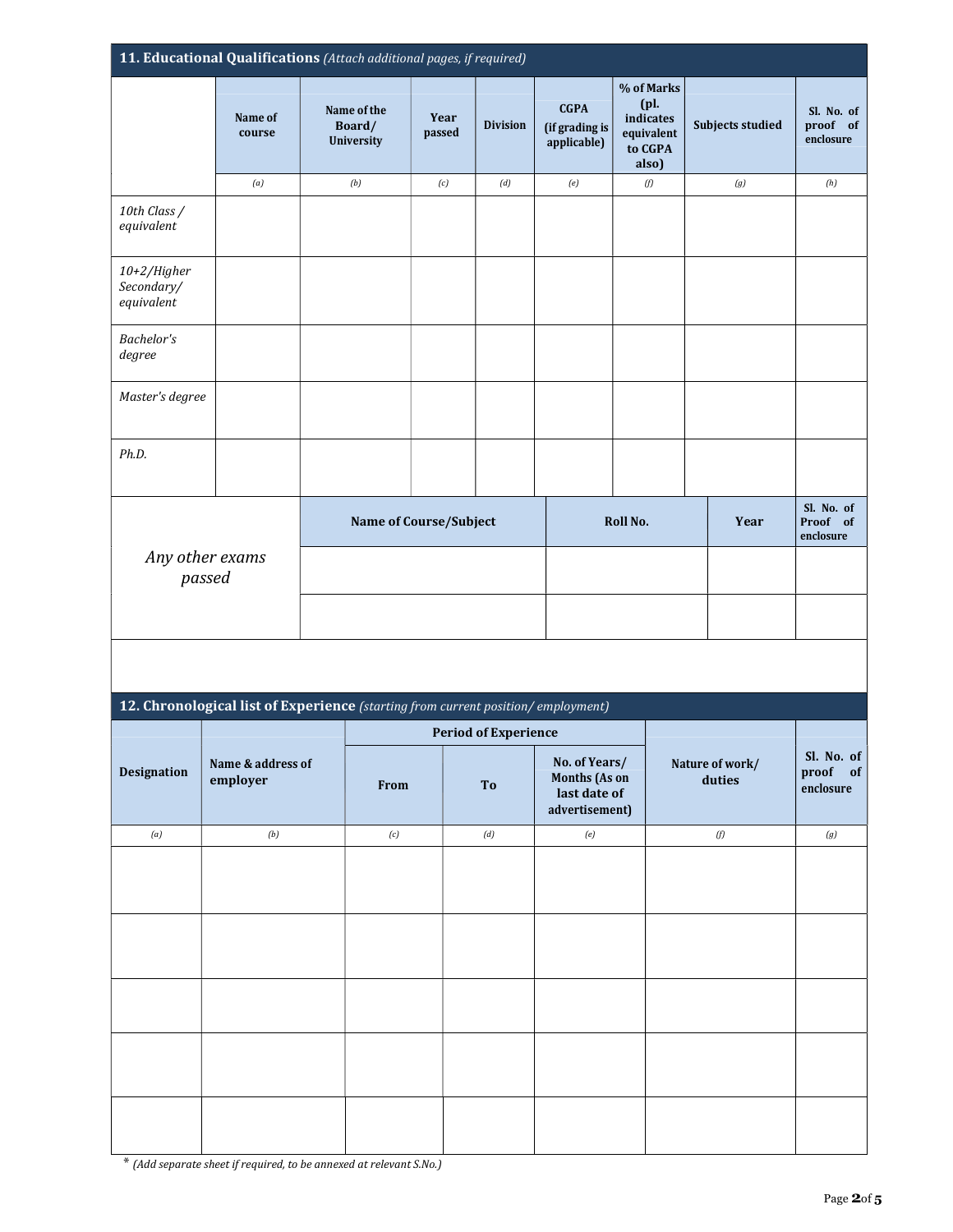| 13. Nature of Experience |                          |                     |                      |                        |                           |                                  |                       |  |
|--------------------------|--------------------------|---------------------|----------------------|------------------------|---------------------------|----------------------------------|-----------------------|--|
|                          |                          | <b>No. of Years</b> | <b>No. of Months</b> |                        | No. of Days               | Sl. No. of proof of<br>enclosure |                       |  |
| a)                       | <b>Teaching</b>          |                     |                      |                        |                           |                                  |                       |  |
| b)                       | Administrative           |                     |                      |                        |                           |                                  |                       |  |
| c)                       | Research                 |                     |                      |                        |                           |                                  |                       |  |
| d)                       | Other experience, if any |                     |                      |                        |                           |                                  |                       |  |
|                          | <b>Total Experience</b>  |                     |                      |                        |                           |                                  |                       |  |
|                          | <b>14. Publications</b>  |                     |                      |                        |                           |                                  |                       |  |
| Sr. No.                  |                          | <b>Title</b>        |                      | Year of<br>Publication | <b>Details of Journal</b> |                                  | <b>NAAS</b><br>rating |  |
|                          |                          |                     |                      |                        |                           |                                  |                       |  |
|                          |                          |                     |                      |                        |                           |                                  |                       |  |
|                          |                          |                     |                      |                        |                           |                                  |                       |  |
|                          |                          |                     |                      |                        |                           |                                  |                       |  |

\* (Add separate sheet if required, to be annexed at relevant S. No.)

- 15. Have you ever been punished during your studies at College/University? (Yes/No):
- 16. Have you ever been punished during your service or convicted by a court of law?(Yes/No) :
- 17. Were you at any time declared medically unfit or asked to submit your resignation or discharged or dismissed?(Yes/No) :
- 18. Do you have any case pending against you in any court of law? (Yes/No) :
- 19. Any other information/qualification relevant to the post applied for: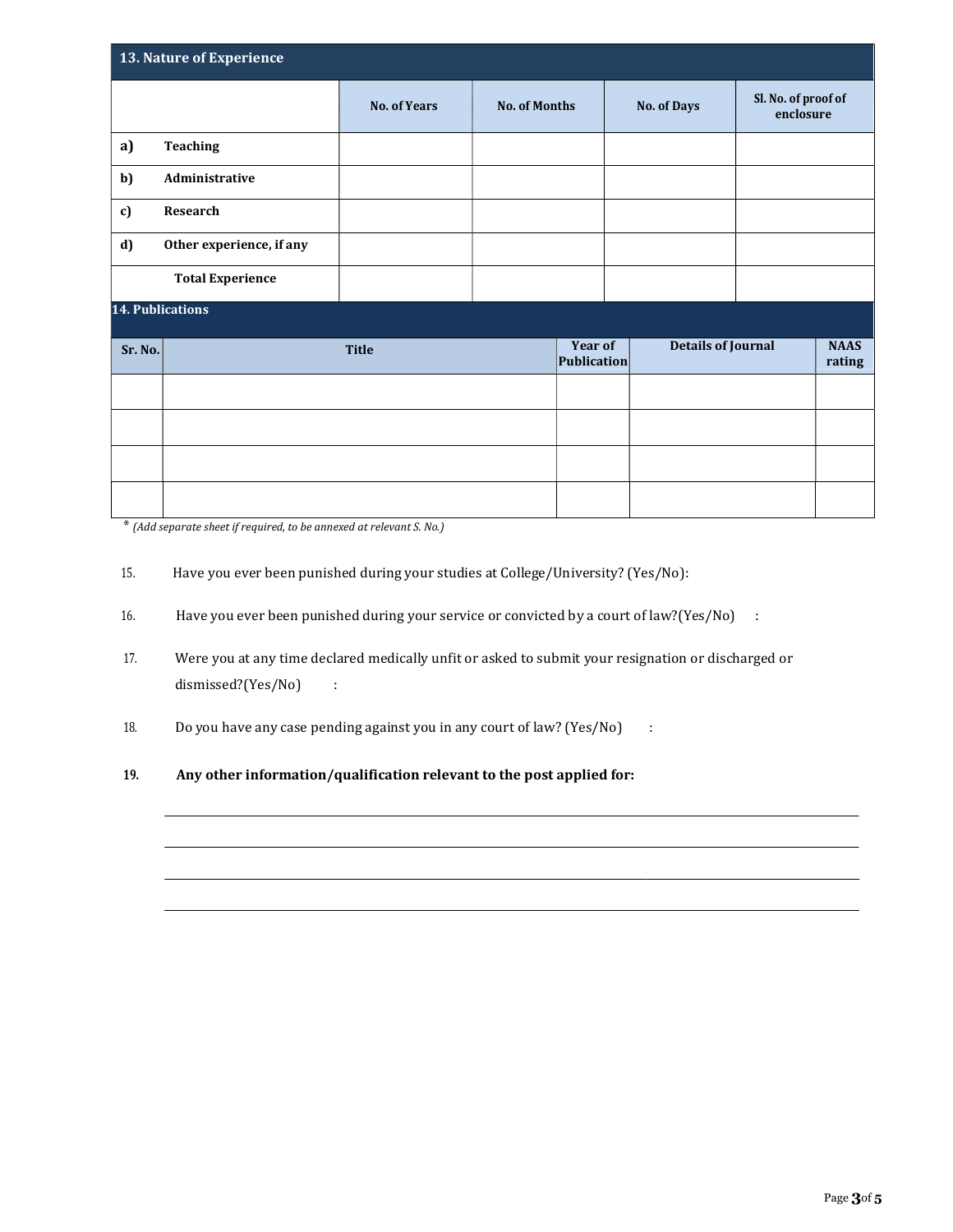| 19. Declaration                                                                                            |                                  |
|------------------------------------------------------------------------------------------------------------|----------------------------------|
| <b>Example 2018</b> Son/daughter of <b>Example 2019</b> Son/daughter of <b>Example 2019</b>                | hereby                           |
| declare that all the statements and entries made in this application are true, complete and correct to the |                                  |
| best of my knowledge and belief. In the event of any information found false or incorrect or ineligibility |                                  |
| being detected before or after the Selection Committee and Board of Management meetings, my                |                                  |
| candidature/appointment may be cancelled by the University.                                                |                                  |
| I have never been convicted or contemplated for any unlawful activity.                                     |                                  |
|                                                                                                            | Signature of the Applicant       |
|                                                                                                            | *Name assigned (in BLOCK LETTER) |
| Date:                                                                                                      |                                  |
| *Application not signed by the candidate is liable to be rejected                                          |                                  |